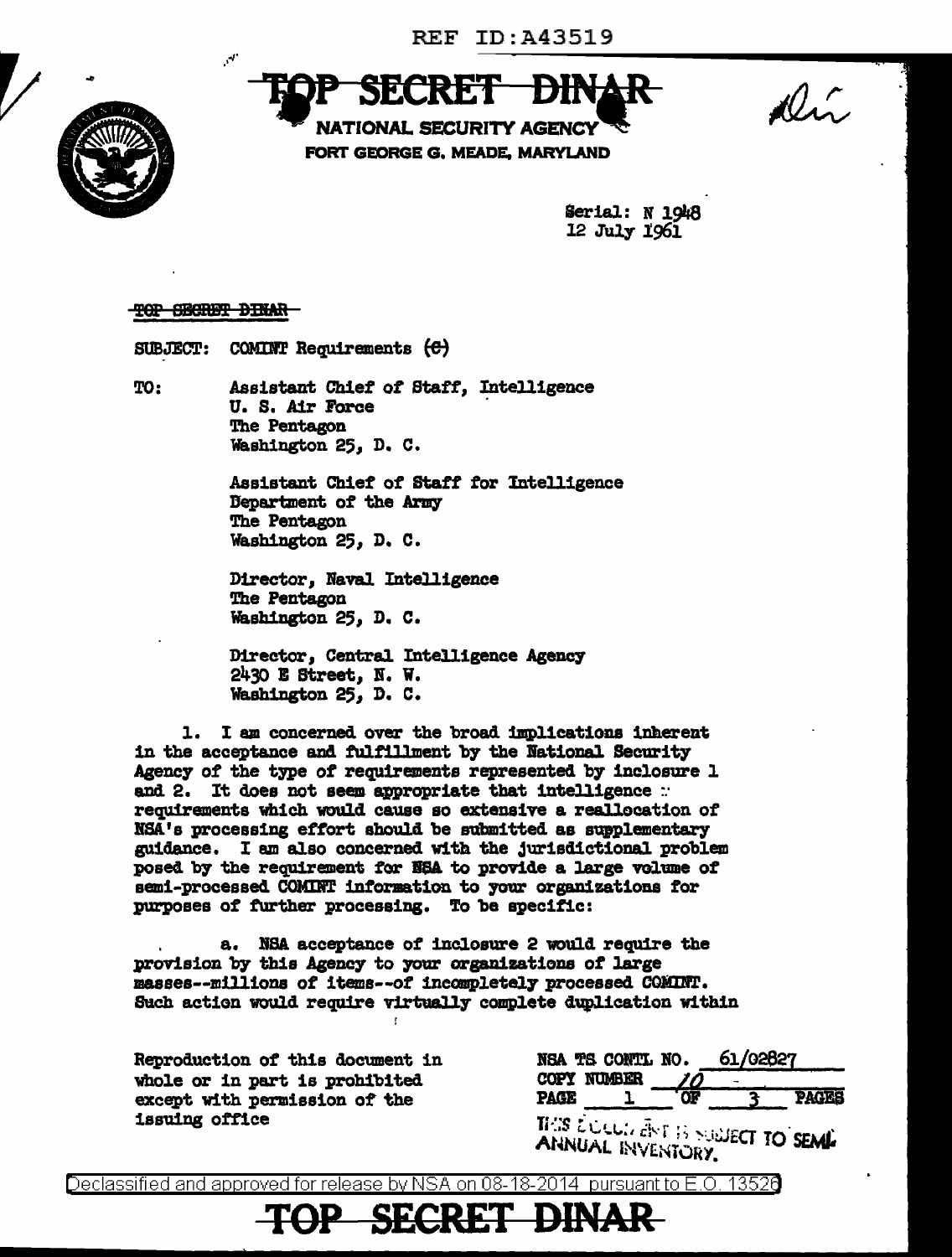## **SECRET**

## TOP SECRET DINAR

Serial: N 1948

the community of expensive COMINT analysis functions which NSA would have to continue to perform in order to discharge its responsibilities in responding to other SIGDT requirements of' the intelligence community.

b. The utilization of resources by other elements of DOD and the CIA is basically of no concern to NSA. However, I feel that I must point out that provision of the material requested would require extensive utilization of DOD machine resources in separate parts of DOD, and between DOD and CIA, to achieve the same result, i.e., a COMINT product. Although there might be some differences in the final product in each case, I believe use of resources in this manner to be unnecessarily duplicative and wasteful.

c. NSA acceptance of inclosure 2 would result in increased and unreasonable demands against NSA manpower and machine resources in order to resolve questions that must necessarily arise from diverse attempts in the intelligence community to analyze incompletely validated COMINT material. Requirements of the type represented by inclosures 1 and 2  $(i.e.,$  stating how NSA should respond rather than stating intelligence requirements), result in a cumulative degradation of the total capabilities of NSA to effectively respond to overall intelligence community SIGINT requirements.

d. NSCID #6 specifically places all COMINT processing activities of the United States under the control of the Director, BSA. This action was taken because of the necessity to centralize the COMINT activities of the United states for reasons of "efficiency and economy in the use of technical resources". Provision by NSA of the material requested in the subject requirements would jeopardize the central control of the Director, NSA as assigned under NSCID  $#6$ .

'3. COMDT information contributing to the basic intel.11gence need underlying the inclosed requirements (i.e., information which might contribute to the knowledge about may be derived from several possible sources of high potential, among which are  $\sim$  operational cipher systems **quom** operational cipher systems and plain language communications, both printer and voice.

PL 86-36/50 USC 3605 EO  $3.3(h)$  (2)

|             | NSA TS CONTL NO.   |  | 61/02827                           |
|-------------|--------------------|--|------------------------------------|
|             | <b>COPY NUMBER</b> |  |                                    |
| <b>PAGE</b> |                    |  | <b>PAGES</b>                       |
|             | ANNUAL EVENTORY.   |  | THIS DOUBLE IT IS SUBJECT TO SEMI- |

## P SECRET DINAR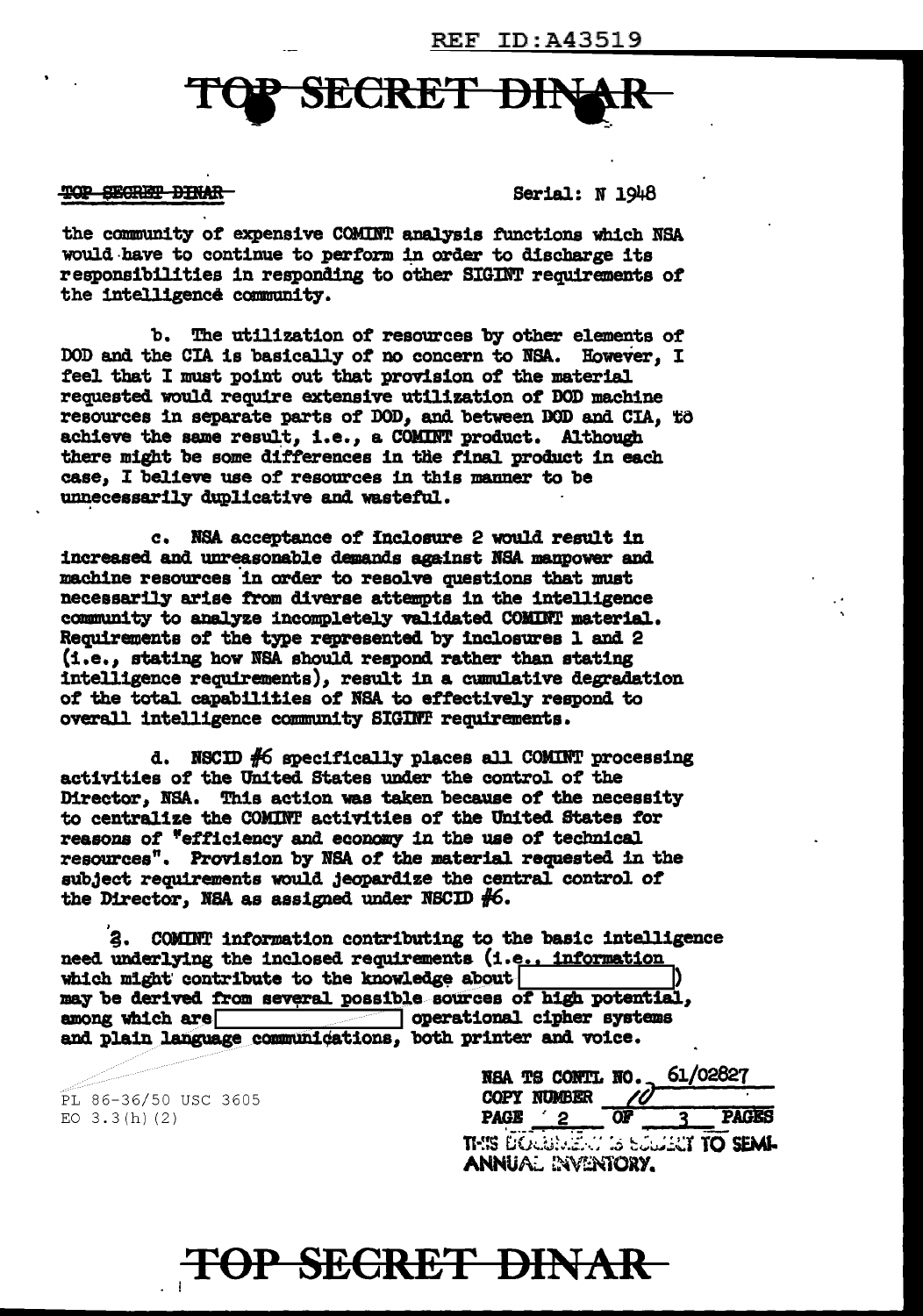



**TOP SECRET DINAR** 

Serial: N 1948

The requirements which are being discussed here, viz., the voluminous number of messages dealing with

Tepresent a relatively low-grade source of COMINT which may help call attention to possible locations associations. To accelerate and improve the  $h$ aving  $\Box$ sifting of this mass of data for analysis purposes made desirable, among other programs, the development by NSA of an advanced machine aid. NSA has recently developed such an aid which has been designated SNOWPLOW.

Representatives of your organizations were recently  $3.$ briefed on the concept and potential of SNOWPLOW. A desire by CIA and AFCIN analysts to work with our analysts in application of this concept is evidenced by inclosure 3. **We** have recently replied to this proposal indicating our willingness to arrive at a mutual arrangement in this area. To this end we have proposed a meeting with CIA and AFCIN representatives on 20 July to discuss specific arrangements. I believe an arrangement of this type will foster a better understanding on the part of your analysts of the various problems associated with the exploitation of this material. This in turn will enable your personnel tocexpress their intelligence problems/questions in a manner which will allow the most effective employment of the technical expertise which is concentrated in NSA. Unnecessary duplication will thereby be obviated.

4. In view of the above facts, I have found it necessary to arrive at the following conclusions:

The National Security Agency cannot take any **8.** further action in fulfillment of inclosure 1.

ъ. The National Security Agency cannot accept inclosure 2.

L. H. FROST Vice Admiral. USN Director

TOP SECRET DINAR

3 Incls:  $a/s$ 

Copy Furnished: c General G. B. Erskine, USMC-Ret, Asst to SecDef, Sp Opns

|                                                 | NSA TS CONTL NO. | 61/02827 |              |
|-------------------------------------------------|------------------|----------|--------------|
| <b>COPY NUMBER</b>                              |                  |          |              |
| <b>PAGE</b>                                     |                  |          | <b>PAGES</b> |
| Who determines could be SEM!<br>ANNUAL DACATION |                  |          |              |

PL 86-36/50 USC 3605 EO  $3.3(h)(2)$